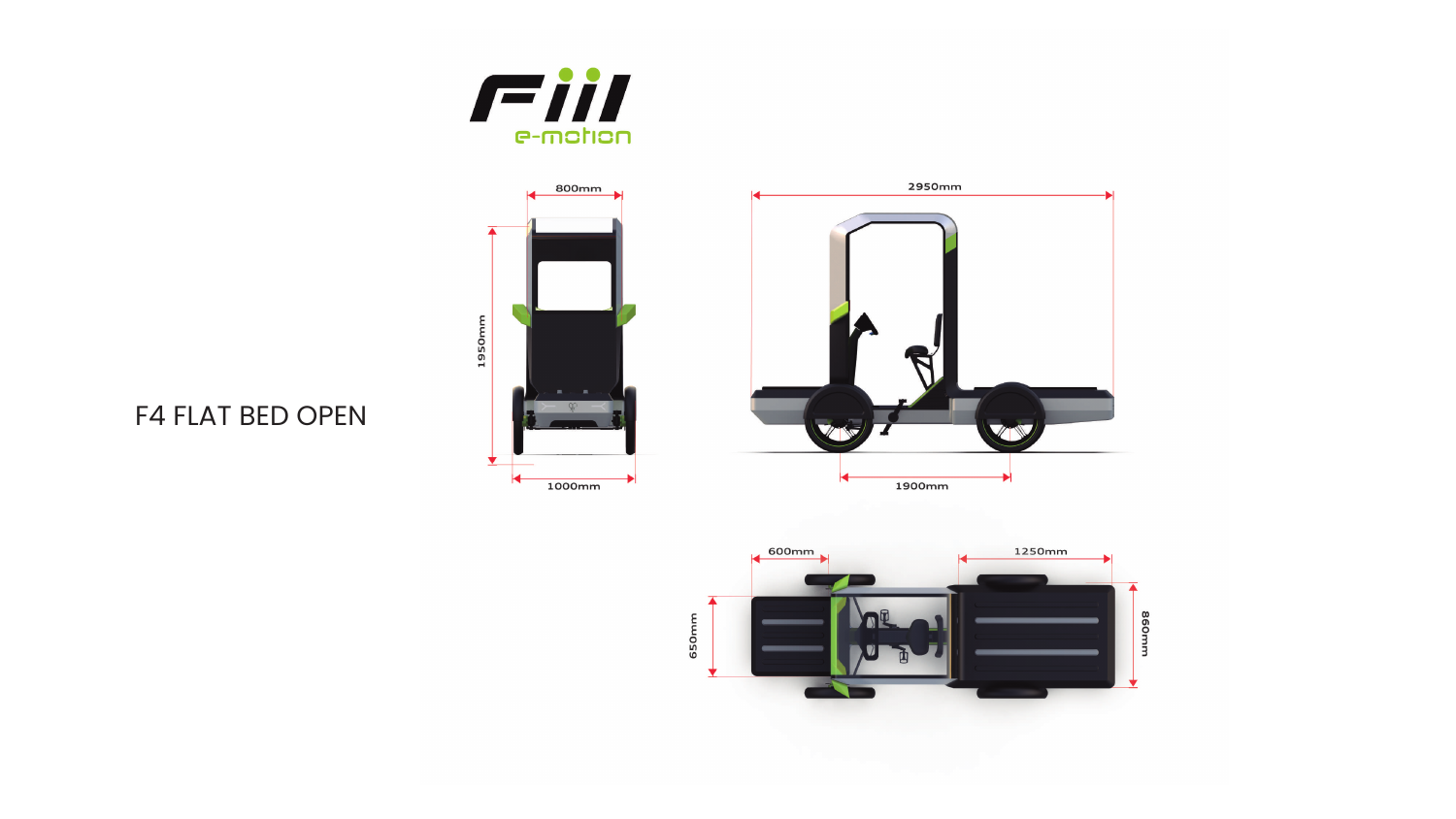



## F4 PICKUP



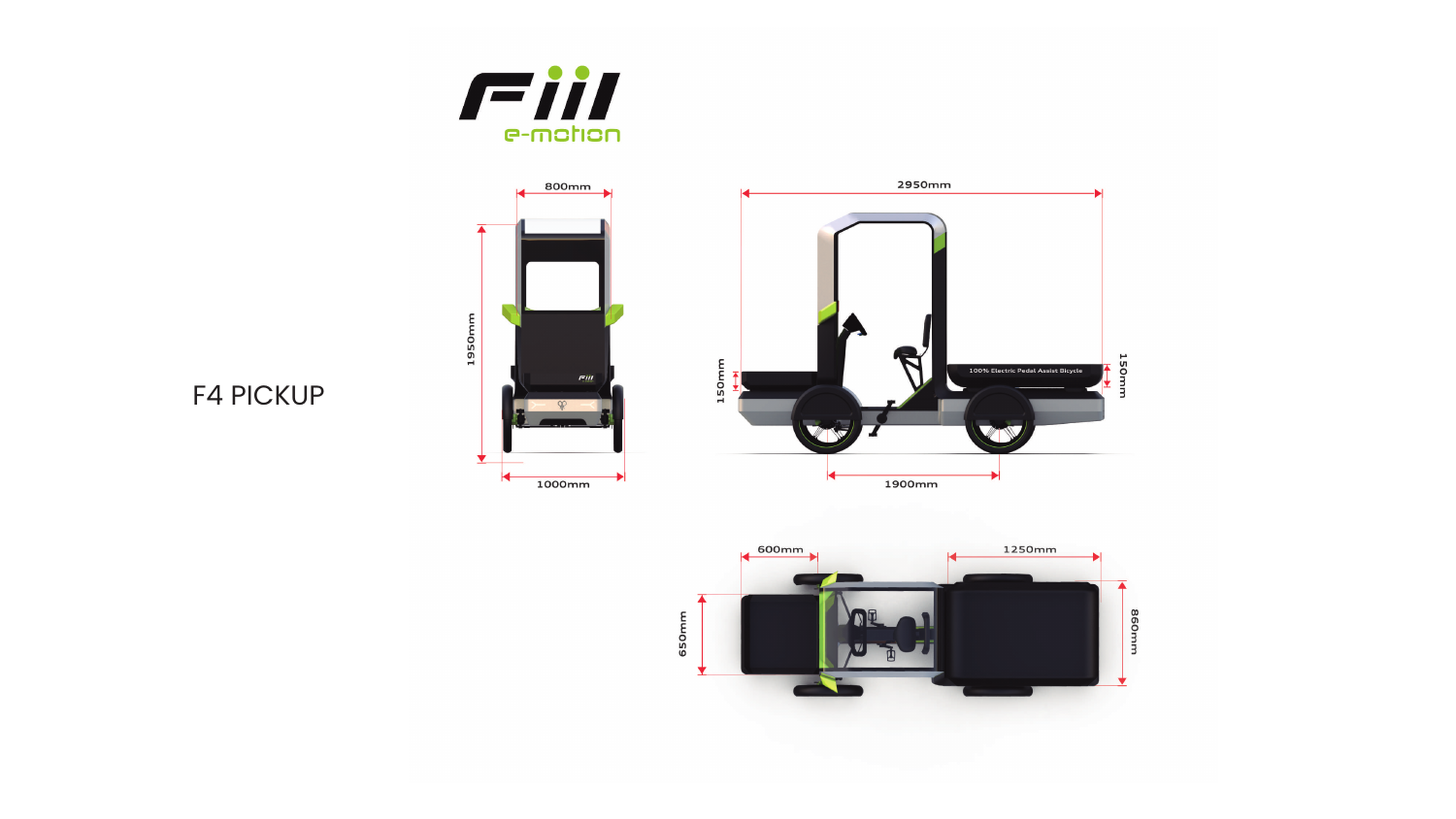



## F4 BOX